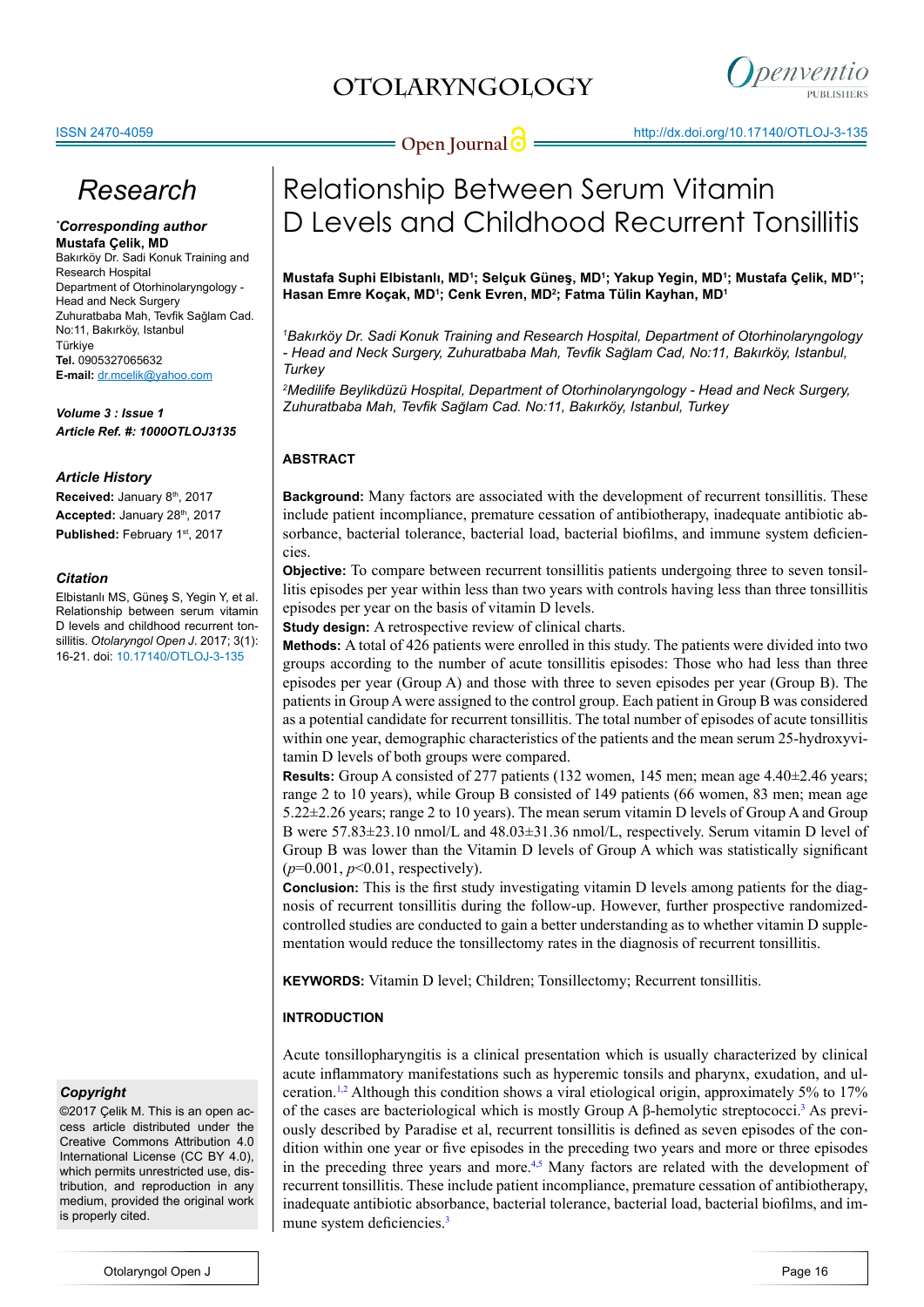Open Journal<sup>2</sup>

It is well-established that vitamin D plays an important role in bone mineralization of the skeletal system. Serum levels of vitamin D may differ according to racial differences and seasonal changes. Afro-Americans and Hispanics have been report-ed to have lower vitamin D levels than Caucasians.<sup>[6](#page-4-3)</sup> In the winter season, lower amounts of vitamin D synthesis occurs in the skin[.3,7](#page-4-1) Solar ultraviolet B radiation (wavelength: 290-315 nm) penetrates the skin and converts 7-dehydrocholesterol to previtamin D3, which is rapidly converted to vitamin D3. Vitamin D from the skin and diet is metabolized by the liver to form 25-hydroxyvitamin D (25(OH) D). Then, 25 (OH) D is metabolized by the enzyme 25-hydroxyvitamin D-1α- hydroxylase (CYP27B1) to its active form, 1.25-dihydroxyvitamin D. Inadequate circulation may lead to the development of cancer, diabetes mellitus, cardiovascular diseases, and immune deficiencies.<sup>[8-10](#page-4-4)</sup> In addition, vitamin D has a critical role in the production of surface anti-microbial peptides (AMPs), which plays an important role in innate immunity.<sup>11</sup> These peptides have a wide spectrum antimicrobial activity and directly prevent proliferation of microorganisms in a tissue.[12](#page-4-6) Anti-microbial peptides are not only produced from neutrophils, but also produced from macrophages and natural killer (NK) cells. Also, they have been shown to play a critical role in the respiratory defense system.<sup>12,13</sup> Many recent studies have confirmed the positive correlation between low levels of vitamin D and increased incidence of upper respiratory tract infections (URTIs).<sup>[14-16](#page-4-7)</sup>

In the present study, we aimed to compare recurrent tonsillitis patients undergoing three to seven tonsillitis episodes per year within less than two years with controls having less than three tonsillitis episodes per year with respect to the vitamin D levels.

## **METHODS**

This retrospective study was conducted among a total of 426 children who were diagnosed with acute tonsillitis between June 2013 and June 2014 at our hospital, Otolaryngology-Head and Neck Surgery Department. The age of the patients ranged between 2 and 10 years. The inclusion criteria were as follows: The absence of complications due to acute URTIs or a condition requiring hospitalization, not receiving vitamin D in the depot or on daily basis within the past three months. The patients affected by chronic disease, who were unwilling to give a written informed consent or those with inaccessible medical data, were excluded from the study. All the patients were followed-up for at least one year and the total number of acute tonsillitis episodes was recorded. Serum 25 (OH) D levels, serum C-reactive protein (CRP), creatinine, serum calcium, total protein, albumin, and complete blood count was analyzed within the first three days of the first episode of acute tonsillitis. Serum 25 (OH) D level was determined using enzyme linked immunosorbent assay (ELISA) method. 25 (OH) D levels below 50 nmol/L was defined as a deficiency, between 50 to 80 nmol/L as inadequacy, between 80 to 250 nmol/L as normal, between 250 to 325 nmol/L as excessiveness, and greater than 325 mol/L as toxic-



## ISSN 2470-4059 http://dx.doi.org/10.17140/OTLOJ-3-135

ity[.17,18](#page-4-8) Normal values were between 0 to 0.50 mg/dL for CRP, 0.4 to 0.60 mg/dL for creatinine, 8.6 to 10.0 mg/dL for calcium, 6.4 to 8.3 g/dL for total protein, 3.5 to 5.2 g/dL for albumin, and 4000 to 11.000 cells/mm3 for white blood cell counts (WBCs). According to the number of acute tonsillitis episodes they underwent, the patients were divided into two groups: Those who had less than three episodes per year (Group A) and those with three to seven episodes per year (Group B) in the last two years. The patients in Group A were assigned to the control group. Seven or more episodes within one year were defined as recurrent tonsillitis according to the Paradise criteria.<sup>5</sup> Recurrent tonsillitis was considered indicative of tonsillectomy and these patients were recommended for tonsillectomy. Each patient in Group B was considered as a potential candidate for recurrent tonsillitis. Age, sex, chronic diseases, total number of acute tonsillitis episodes per year, serum 25 (OH) D levels, body mass index (BMI), tonsil size, serum CRP levels, creatinine, serum calcium levels, total protein, albumin, and complete blood counts were recorded. The total number of acute tonsillitis episodes within one year, demographic characteristics and the mean serum 25 (OH) D levels of both groups were compared.

All patients were informed about the study and a written consent was obtained from each patient or parents of the patients. The study protocol was approved by the Institutional Ethics Committee (ethical committee number: 2014/64). The study was conducted in accordance with the principles of Helsinki Declaration.

## **STATISTICAL ANALYSIS**

Statistical analysis was performed using the NCSS (Number Cruncher Statistical System) 2007 and PASS (Power Analysis and Sample Size) 2008 software (Utah, USA). Other than the descriptive statistical methods (mean, standard deviation, median, frequency, rate, minimum, maximum), the Mann-Whitney U test was performed to analyze the abnormally distributed quantitative data between the groups. The Yates continuity correction (Yates chi-square) test was performed to compare the qualitative data between the groups.  $p$ -values of  $\leq 0.01$  and  $\leq 0.05$  were considered as statistically significant.

#### **RESULTS**

A total of 426 patients were enrolled in this study. Group A consisted of 277 patients (132 women, 145 men; mean age 4.40±2.46 years; range 2 to 10 years), while Group B consisted of 149 patients (66 women, 83 men; mean age 5.22±2.26 years; range 2 to 10 years). The demographic characteristics of the groups have been summarized in Table 1.

The mean serum vitamin D levels of Group A and Group B were 57.83±23.10 nmol/L and 48.03±31.36 nmol/L, respectively. None of the patients had a serum 25 (OH) D level at toxic levels. The mean 25 (OH) D levels of Group B were found to be at the deficiency level, whereas Group A was at the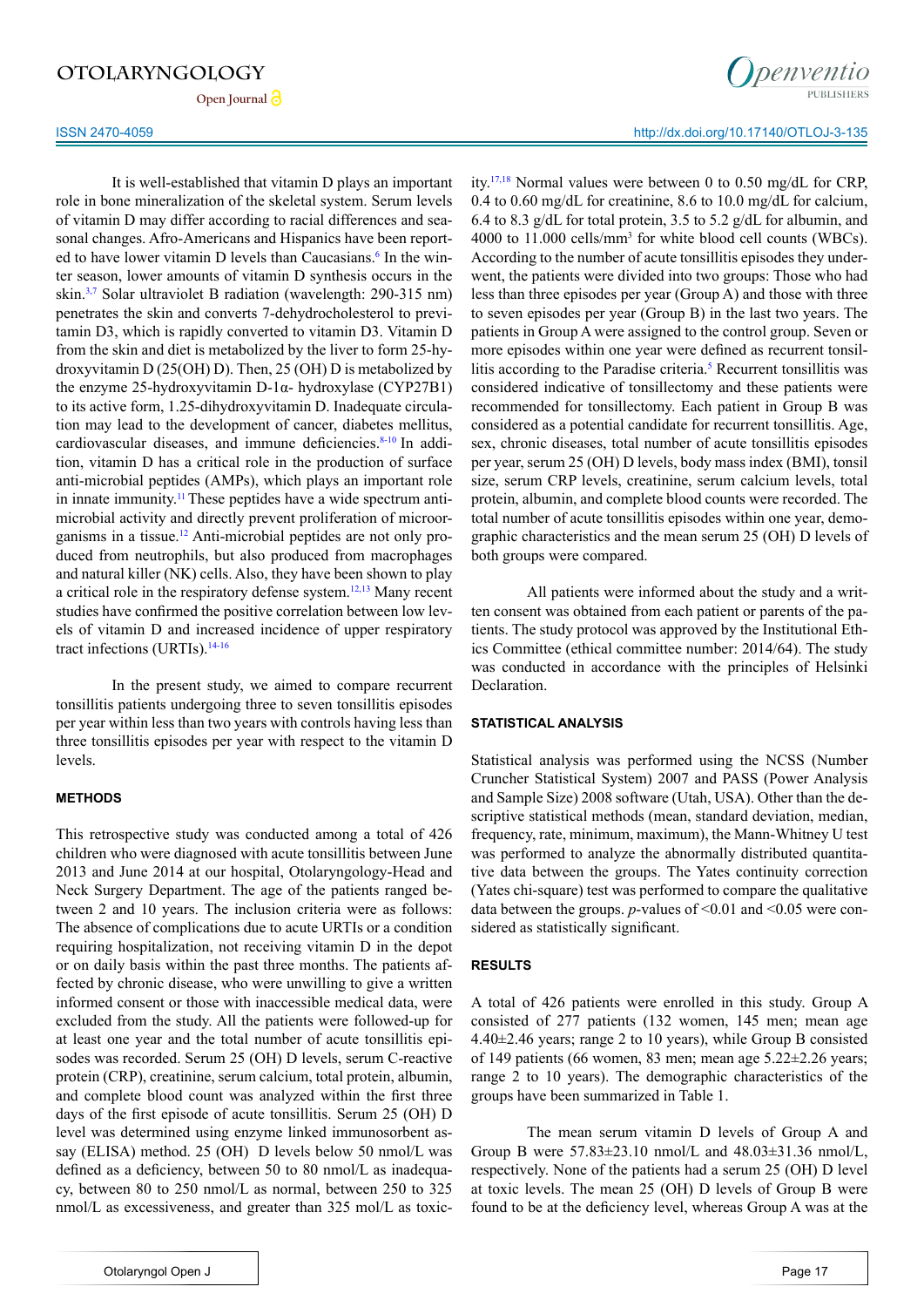Open Journal<sup>2</sup>

|                                         | Group A (n=277)<br><b>Mean±SD</b> | Group B (n=149)<br><b>Mean±SD</b> | p*       |  |
|-----------------------------------------|-----------------------------------|-----------------------------------|----------|--|
| Age (year, mean±SD)                     | $4.40 \pm 2.46$                   | $5.22 \pm 2.26$                   | $0.012*$ |  |
| Serum CRP (ng/dl)                       | $0.675 \pm 0.123$                 | $1.4 \pm 0.8$                     | $0.079*$ |  |
| Creatinine (mg/dl)                      | $0.82{\pm}0.4$                    | $0.78 + 0.2$                      | $0.186*$ |  |
| Calsiyum (mg/dl)                        | $9.3 + 1.1$                       | $9.4 \pm 1.4$                     | $0.376*$ |  |
| Total protein (g/dl)                    | $6.84 \pm 3.7$                    | $7.0 + 2.9$                       | $0.028*$ |  |
| Albumin (g/dl)                          | $4.3 \pm 3.3$                     | $48+22$                           | $0.662*$ |  |
| WBC (10 <sup>3</sup> /mm <sup>3</sup> ) | $11.9 + 4.7$                      | $13.3 + 4.4$                      | $0.018*$ |  |
| <b>BMI</b>                              | $14.7 \pm 3.8$                    | $16.4 + 4.4$                      | $0.628*$ |  |

inadequacy level. Serum 25 (OH) D levels of Group B were lower than the levels of Group A and this difference was statistically significant  $(p=0.001, p<0.01,$  respectively) (Table 2). Of the patients in Group A and Group B, 145 and 83 were males, respectively. However, there was no statistically significant difference in the number of acute tonsillitis episodes between the groups on the basis of sex  $(p>0.05)$  (Table 3).

No statistically significant difference was observed either in terms of the mean CRP (ng/dL), creatinine (mg/dL), calcium (mg/dL), total protein (g/dL), albumin levels (g/dL), and WBCs (cells/mm<sup>3</sup>) between groups.

The tonsil size according to the Brodsky Scale<sup>19</sup> and the mean 25 (OH) D levels have been shown in Table 4. Based on our results, lower 25 (OH) D levels were significantly associated with larger tonsil sizes ( $p=0.023$ ).

#### **DISCUSSION**

The adaptive immune system is a complex system associated with the contribution of many cells.<sup>20</sup> Vitamin D plays a critical role in the adaptive immune system.<sup>[11](#page-4-5)</sup> Effects of vitamin D on the immune system have been the subject of many researches, particularly focusing on its effects on the production of AMPs. Gombart et al<sup>21</sup> showed that 1, 25 (OH) D increased the production of cathelicidin peptides. These peptides have been demonstrated to have a protective role against URTIs in the previous studies.<sup>[22-24](#page-5-0)</sup> In another study, Ball et  $al<sup>13</sup>$  $al<sup>13</sup>$  $al<sup>13</sup>$  compared tonsillectomies for recurrent tonsillitis and obstructive sleep apnea syndrome and concluded that AMPs of the tonsil surface epithelium, beta-defensin 1, 3 - and cathelicidin decreased in the recurrent tonsillitis group.

| <b>Table 2:</b> Vitamin D Levels of the Study and Control Groups. |                          |                          |          |
|-------------------------------------------------------------------|--------------------------|--------------------------|----------|
|                                                                   | Group A (227)<br>mean±SD | Group B (149)<br>mean±SD | p*       |
| Serum vitamin D levels (nmol/L)                                   | 57.83±23.10              | 48.03±31.36              | $0.001*$ |
| **Man-Whitney U test<br>SD: standart deviation.                   |                          |                          |          |

| the Yates Continuity Correction Test. |        |                             |                                 |          |
|---------------------------------------|--------|-----------------------------|---------------------------------|----------|
|                                       |        | <b>Group A (277)</b><br>(%) | <b>Group B (149)</b><br>$(\% )$ | p*       |
| Gender                                | Male   | 145 (63.6)                  | 83 (36.4)                       | $0.122*$ |
|                                       | Female | 132 (66.7)                  | 66 (33.3)                       |          |

| <b>Table 4:</b> Correlation between the Tonsil Size and Mean 25 (OH) Vitamin D Levels. |             |           |            |            |            |
|----------------------------------------------------------------------------------------|-------------|-----------|------------|------------|------------|
| <b>Groups/tonsil size</b>                                                              | Grade 1(No) | Grade 2   | Grade 3    | Grade 4    |            |
| A (227)                                                                                | 65.8 (44)   | 61.5 (76) | 53,0 (80)  | 49.7 (27)  |            |
| B (149)                                                                                | 53.4(23)    | 50.2(42)  | 43,5 (64)  | 40.4 (20)  | $p=0.023*$ |
|                                                                                        | $p:0.622*$  | $p:0.42*$ | $p:0.882*$ | $p:0.346*$ |            |
| *p: Man-Whitney U test                                                                 |             |           |            |            |            |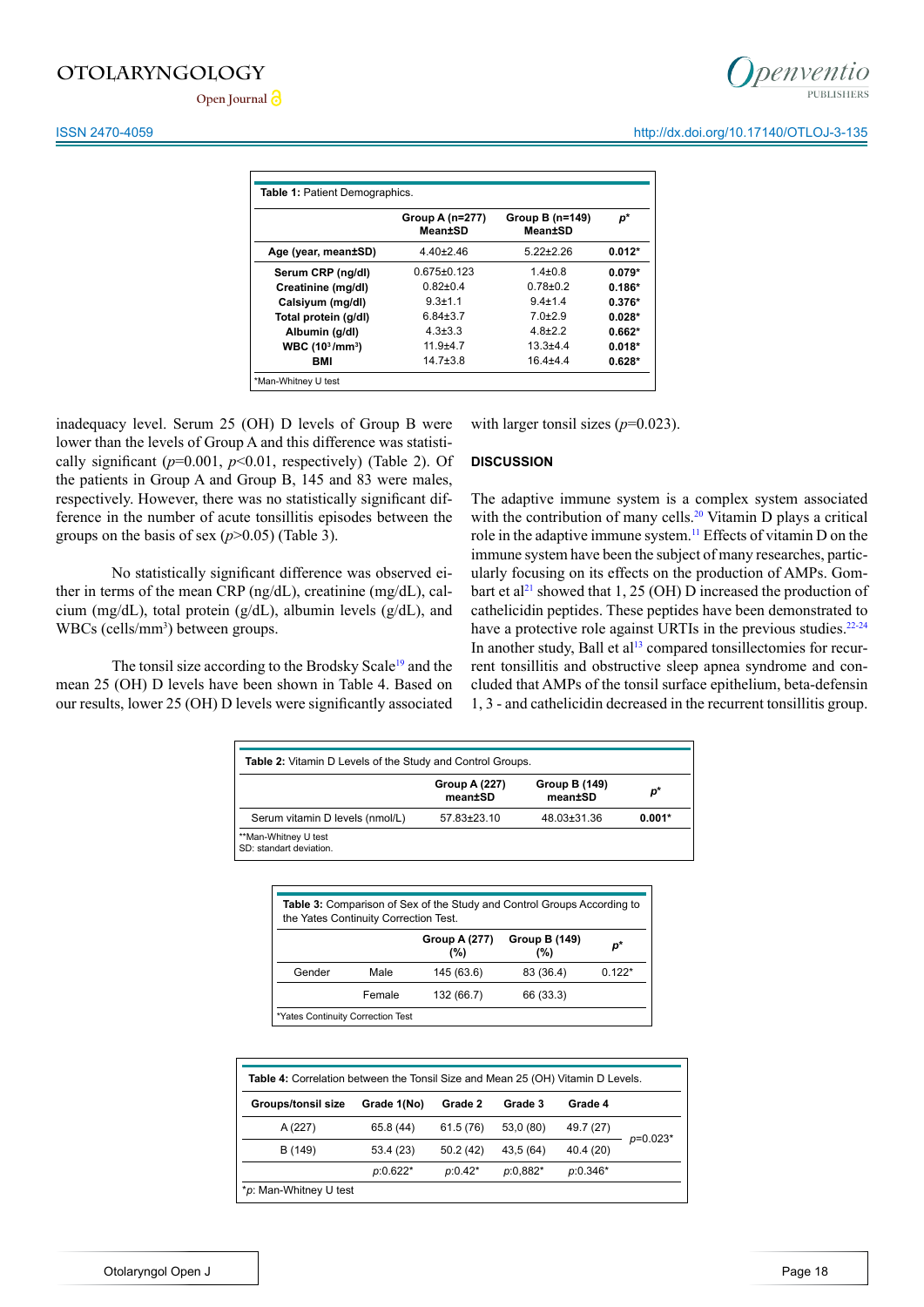**Open Journal**

Lack of vitamin D receptors (VDR) were also shown to develop hypertrophy of subcutaneous lymph nodes due to the accumulation of mature dendritic cells in mice.<sup>25</sup> In addition, low levels of 1, 25 (OH) D were considered to decrease the inhibition of differentiation of dendritic cells, thereby, resulting in adenotonsillar hypertrophy.<sup>11</sup> Moreover, vitamin D-induced antiviral peptides were shown to be effective against the herpes simplex type 1, adenovirus, human immunodeficiency virus, and chickenpox virus as has been implicated in the previous studies[.26](#page-5-2)

Furthermore, Science et al<sup>27</sup> demonstrated that a higher risk for viral URTIs which was confirmed by polymerase chain reaction (PCR) was associated with low vitamin D levels. The authors revealed that the risk for URTIs increased by 50%, when vitamin D levels were below 70 nmol/L, whereas the risk increased by 70%, when vitamin D levels were below 50 nmol/L. The authors concluded that young age and low levels of vitamin D increased the incidence of URTIs. Similarly, in our study, recurrent tonsillitis candidate group (Group B) was younger. In a study, Ginde et  $a^{128}$  reported that adults with vitamin D levels of ≥75 nmol/L had fewer URTI episodes and children undergoing tonsillectomy due to recurrent tonsillitis had a mean serum vitamin D level of  $\leq$ 75 nmol/L. In another study, Nseir et al<sup>[3](#page-4-1)</sup> found a positive correlation between recurrent Group A streptococci (GAS) tonsillitis and vitamin D deficiency. In their study, the mean vitamin D level was  $26\pm7$  ng/mL  $(64.7\pm17.4 \text{ nmol/L})$ in the control group and  $11.5\pm4.7$  ng/mL (28.6 $\pm11.7$  nmol/L) in the recurrent GAS group. Reid et  $al<sup>11</sup>$  $al<sup>11</sup>$  $al<sup>11</sup>$  found that low vitamin D levels were associated with dark skin, high body mass index, and large tonsil sizes. However, there was no significant relationship between BMI values and vitamin D levels. 25 (OH) D levels were significantly associated with the operating surgeon's classification technique of the tonsil size; however, multiple linear regression analysis showed that this association was not a major predictor of 25 (OH) D status. In the present study, we found a negative correlation between the tonsil size and 25 (OH) D status, consistent with the results of study of Reid et al.<sup>11</sup> Although, this may be a potential explanation, further studies are required to assess the association of larger tonsil sizes with lower 25 (OH) vitamin D status. In another study, Esteitie et al<sup>6</sup> measured the mean vitamin D levels as  $28.4 \pm 7.7$  ng/mL  $(70.7\pm19.2 \text{ nmol/L})$  in children undergoing adenotonsillectomy and  $27.1\pm7.1$  ng/mL (67.5 $\pm$ 17.7 nmol/L) in the control group, suggesting no significant Vitamin D deficiency between the two groups. In addition, Yıldız et al<sup>29</sup> measured serum vitamin D levels as  $142.7\pm68.1$  nmol/L in patients with recurrent tonsillitis and 192.3±56.1 nmol/L in healthy controls. The authors suggested that the recurrent tonsillitis group had significantly lower vitamin D levels, compared to healthy children. In the same study, VDR polymorphisms were investigated; however, no significant difference was found between the groups. In their study, Aydın et al<sup>[7](#page-4-14)</sup> showed that there was no significant difference between vitamin D levels and VDR polymorphism among children with recurrent tonsillitis and healthy subjects. They measured serum vitamin D levels as 176±79 nmol/L in the recurrent tonsillitis group and 193±56 nmol/L in the control group. Varying results

## ISSN 2470-4059 http://dx.doi.org/10.17140/OTLOJ-3-135

of the studies may be explained by the several factors such as working groups, seasonal, personal or racial factors, vitamin D measurement methods, studied endpoints or VDR polymorphisms. Our study can be distinguished from previous studies, as it aims to demonstrate the relationship between the incidence of acute tonsillitis and vitamin D levels with a control group consisting of the same patient population. In the current study, we addressed patients with frequent acute tonsillitis episodes but not diagnosed with recurrent tonsillitis. The patients with three or more episodes of acute tonsillitis are also followed-up to evaluate whether they would continue to have more than three episodes and be diagnosed with recurrent tonsillitis in the next two or three years. This is the first reported study in the literature, directed towards investigating vitamin D levels among recurrent tonsillitis candidates. Furthermore, we divided the patients into two groups according to the number of episodes they underwent. Higher vitamin D levels in Group A than Group B suggest that vitamin D levels may have an influence on the frequency of episodes. As a result, several studies in the literature have led to the emergence of a new controversy. The question "if low levels of vitamin D increase the incidence of URTIs, can vitamin D supplementation reduce the incidence of upper URTI?" has been the subject of interest of many researchers. Recent studies on this subject produced different results. In randomized-controlled studies, vitamin D supplementation was shown to reduce the incidence of URTI. $30,31$  On the contrary, Li-Ng et al $32$  was unable to retrieve any data indicating that the supplementation therapy reduces the incidence of URTIs. In another study, Robertson et  $al<sup>10</sup>$ reported that there was no relationship between vitamin D levels and URTIs and concluded that vitamin D supplementation did not reduce the incidence of URTIs in the Norwegian population.

On the other hand, there are some limitations to this study. Firstly, the seasonal changes of vitamin D levels were ignored. Secondly, the vitamin D levels were measured only once. An ideal study should encompass vitamin D level measurements at the same seasonal period. Although our laboratory test results are consistent with the studies conducted worldwide, we ob-tained different results from other studies of Yıldız et al<sup>[29](#page-5-5)</sup> and Aydın et al<sup>[7](#page-4-14)</sup> which were carried out among the Turkish children. This may have been due to our ignoring the seasonal changes, laboratory testing and also not measuring VDR polymorphism. This can be also attributed to the small sample size and variable characteristics of the control groups of two other studies.

## **CONCLUSIONS**

In this study, vitamin D levels of children who are potential candidates for recurrent tonsillitis and tonsillectomy were significantly lower than those with tonsillitis episodes less than three within one year. Evaluation of vitamin D levels in candidates for tonsillectomy may reduce the rates of tonsillectomy operations. However, we were unable to find any study investigating whether the vitamin D supplementation reduced the rates of tonsillectomy operations. Therefore, further studies are required to investigate that how much reduction in the operation rates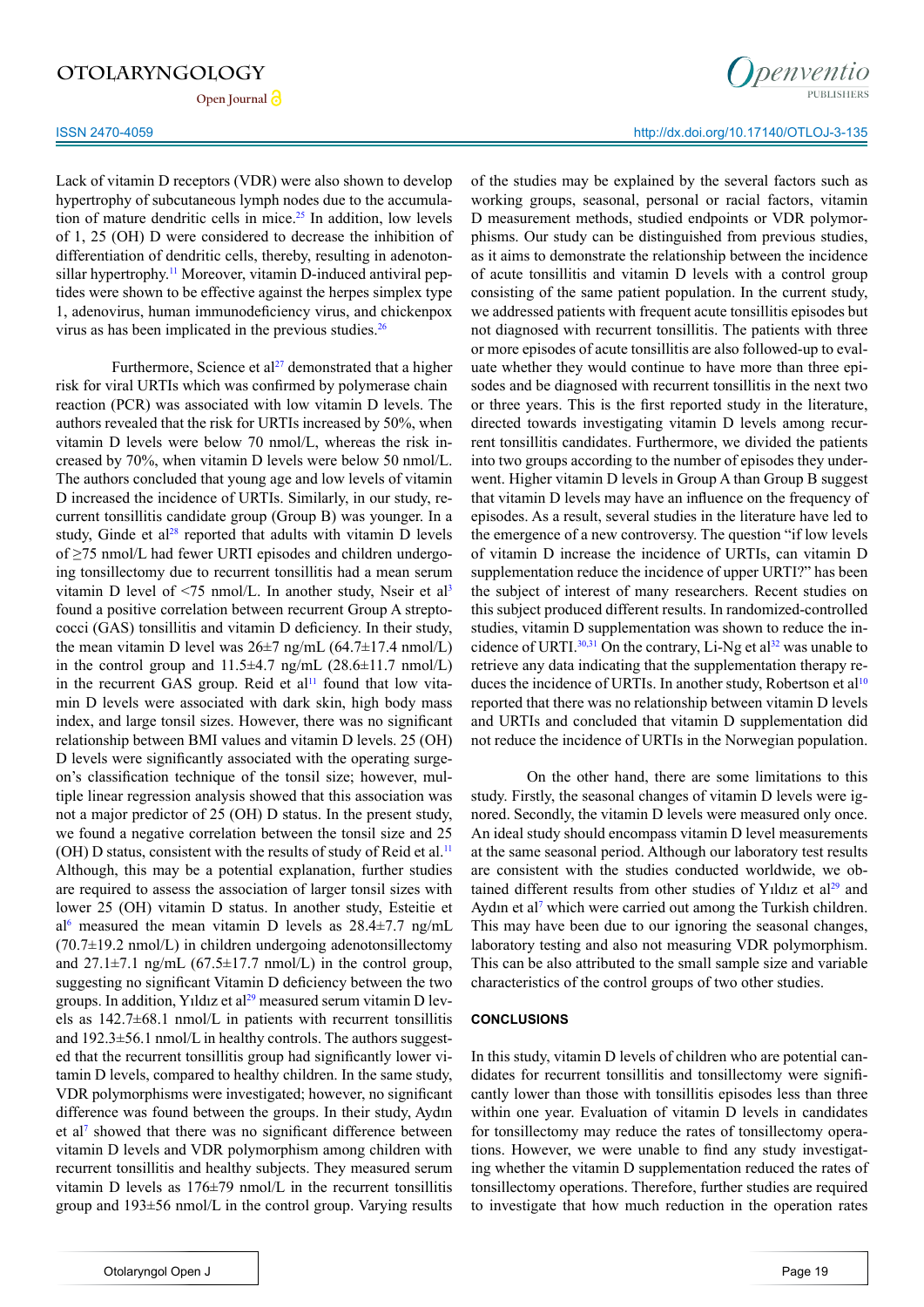Open Journal<sup>2</sup>

would be obtained from the vitamin D supplementation. In addition, studies which determine optimal levels of vitamin D for adequate immune function in children are needed.

# **CONFLICTS OF INTEREST**

No conflicts of interest was declared by the authors.

# **FINANCIAL DISCLOSURE**

The authors declare that this case has received no financial support.

## **REFERENCES**

<span id="page-4-0"></span>1. Houvinen P, Lahtonen R, Ziegler T, et al. Pharyngitis in adults: The presence and coexistence of viruses and bacterial organisms. *Ann Intern Med*. 1989; 110(8): 612-616. doı: [10.7326/0003-](http://annals.org/aim/article/703043/pharyngitis-adults-presence-coexistence-viruses-bacterial-organisms) [4819-110-8-612](http://annals.org/aim/article/703043/pharyngitis-adults-presence-coexistence-viruses-bacterial-organisms)

2. Komaroff AL, Pass TM, Aronson MD, et al. The prediction of streptococcal pharyngitis in adults. *J Gen Intern Med*. 1986; 1(1): 1-7. doi: [10.1007/BF02596317](http://link.springer.com/article/10.1007/BF02596317)

<span id="page-4-1"></span>3. Nseir W, Mograbi J, Abu-Rahmeh Z, Mahamid M, Abu-Elheja O, Shalata A. The association between vitamin D levels and recurrent group A streptococcal tonsillopharyngitis in adults. *Int J Infect Dis*. 2012; 16(10): 735-738. doi: [10.1016/j.](http://www.ijidonline.com/article/S1201-9712%2812%2901189-7/abstract) [ijid.2012.05.1036](http://www.ijidonline.com/article/S1201-9712%2812%2901189-7/abstract)

<span id="page-4-2"></span>4. Vital and Health Statistics. Current estimates from the national health interview survey, 1996. Series 10, No. 200. Atlanta GA, USA: Centers for Disease Control and Prevention, National Center for Health Statistics, October 1999.

<span id="page-4-9"></span>5. Paradise JL, Bluestone CD, Colborn DK, Bernard BS, Rockette HE, Kurs-Lasky M. Tonsillectomy and adenotonsillectomy for recurrent throat infection in moderately affected children. *Pediatrics*. 2002; 110(1): 7-15. Web site. [http://pediatrics.aap](http://pediatrics.aappublications.org/content/110/1/7)[publications.org/content/110/1/7.](http://pediatrics.aappublications.org/content/110/1/7) Accessed January 7, 2017.

<span id="page-4-3"></span>6. Esteitie R, Naclerio RM, Baroody FM. Vitamin D levels in children undergoing adenotonsillectomies. *Int J Pediatr Otorhinolaryngol*. 2010; 74(9): 1075-1077. doi: [10.1016/j.](http://www.ijporlonline.com/article/S0165-5876%2810%2900296-X/abstract) [ijporl.2010.06.009](http://www.ijporlonline.com/article/S0165-5876%2810%2900296-X/abstract)

<span id="page-4-14"></span>7. Aydın S, Aslan I, Yıldız I, et al. Vitamin D levels in children with recurrent tonsillitis. *Int J Pediatr Otorhinolaryngol*. 2011; 75(3): 364-367. doi: [10.1016/j.ijporl.2010.12.006](http://www.ijporlonline.com/article/S0165-5876%2810%2900578-1/abstract)

<span id="page-4-4"></span>8. Holick MF.Vitamin D deficiency. *N Engl J Med*. 2007; 357: 266-281. doı: [10.1056/NEJMra070553](http://www.nejm.org/doi/full/10.1056/NEJMra070553)

9. Laaksi I. Vitamin D and respiratory infection in adults. *Proc Nutr Soc*. 2012; 71: 90-97. doi: [10.1017/S0029665111003351](https://www.cambridge.org/core/services/aop-cambridge-core/content/view/S0029665111003351)

ISSN 2470-4059 http://dx.doi.org/10.17140/OTLOJ-3-135

<span id="page-4-15"></span>10. Robertsen S, Grimnes G, Melbye H. Association between serum 25-hydroxyvitamin D concentration and symptoms of respiratory tract infection in a Norwegian population: The Tromsø Study. *Public Health Nutr*. 2014; 17(47): 780-786. doi: [10.1017/S1368980013001134](https://www.cambridge.org/core/services/aop-cambridge-core/content/view/S1368980013001134)

<span id="page-4-5"></span>11. Reid D, Morton R, Salkeld L, Bartley J. Vitamin D and tonsil disease--preliminary observations. *Int J Pediatr Otorhinolaryngol*. 2011; 75(2): 261-264. doi: [10.1016/j.ijporl.2010.11.012](http://www.ijporlonline.com/article/S0165-5876%2810%2900535-5/abstract)

<span id="page-4-6"></span>12. Brogden KA. Antimicrobial peptides: Pore inhibitors or metabolic inhibitors in bacteria? *Nat Rev Microbiol*. 2005; 3: 238- 250.

<span id="page-4-13"></span>13. Ball SL, Siou GP, Wilson JA, Howard A, Hirst BH, Hall J. Expression and immunolocalisation of antimicrobial peptides within human palatine tonsils. *J Laryngol Otol*. 2007; 121(10): 973-978. doı: [10.1017/S0022215107006184](https://www.cambridge.org/core/journals/journal-of-laryngology-and-otology/article/div-classtitleexpression-and-immunolocalisation-of-antimicrobial-peptides-within-human-palatine-tonsilsdiv/2F90A303D79C3A8976BAA945659B6981)

<span id="page-4-7"></span>14. Sabetta JR, DePetrillo P, Cipriani RJ, Smardin J, Burns LA, Landry ML. Serum 25-hydroxyvitamin D and the incidence of acute viral respiratory tract infections in healthy adults. *PLoS One*. 2010; 5(6): e11088. doi: [10.1371/journal.pone.0011088](http://journals.plos.org/plosone/article%3Fid%3D10.1371/journal.pone.0011088)

15. Grant WB. Variation in vitamin D production could possibly explain the seasonality of childhood respiratory infections in Hawaii. *Pediatr Infect Dis J*. 2008; 27(9): 853. doi: [10.1097/](http://journals.lww.com/pidj/Citation/2008/09000/Variations_in_Vitamin_D_Production_Could_Possibly.23.aspx) [INF.0b013e3181817bc1](http://journals.lww.com/pidj/Citation/2008/09000/Variations_in_Vitamin_D_Production_Could_Possibly.23.aspx)

16. Berry DJ, Hesketh K, Power C, Hypponen E. Vitamin D status has a linear association with seasonal infections and lung function in British adults. *Br J Nutr*. 2011; 106(9): 1433-1440. doi: [10.1017/S0007114511001991](https://www.cambridge.org/core/journals/british-journal-of-nutrition/article/div-classtitlevitamin-d-status-has-a-linear-association-with-seasonal-infections-and-lung-function-in-british-adultsdiv/1BB18F6DED43D7E4B7032F58BE58BF95)

<span id="page-4-8"></span>17. Hollis BW. Circulating 25-hydroxyvitamin D levels indicative of vitamin D sufficiency: İmplications for establishing a new effective dietary intake recommendation for vitamin D. *J Nutr*. 2005; 135(2): 317-322. Web site. [http://jn.nutrition.org/](http://jn.nutrition.org/content/135/2/317.short) [content/135/2/317.short.](http://jn.nutrition.org/content/135/2/317.short) Accessed January 7, 2017.

18. Holick MF. Calcium and vitamin D. Diagnostics and therapeutics. *Clin Lab Med*. 2000; 20(3): 569-590. Web site. [http://](http://europepmc.org/abstract/med/10986622) [europepmc.org/abstract/med/10986622](http://europepmc.org/abstract/med/10986622). Accessed January 7, 2017.

<span id="page-4-10"></span>19. Brodsky L. Modern assessment of tonsils and adenoids. *Pediatr Clin North Am*. 1989; 3: 1551-1569. Web site. [https://www.](%20https://www.readbyqxmd.com/read/2685730/modern-assessment-of-tonsils-and-adenoids) [readbyqxmd.com/read/2685730/modern-assessment-of-ton](%20https://www.readbyqxmd.com/read/2685730/modern-assessment-of-tonsils-and-adenoids)[sils-and-adenoids.](%20https://www.readbyqxmd.com/read/2685730/modern-assessment-of-tonsils-and-adenoids) Accessed January 7, 2017.

<span id="page-4-11"></span>20. Adorini L, Penna G. Dendritic cell tolerogenicity: A key mechanism in immunomodulation by vitamin D receptor agonists. *Hum Immunol*. 2009; 70(5): 345-352. doi: [10.1016/j.hu](http://www.sciencedirect.com/science/article/pii/S0198885909000214)[mimm.2009.01.016](http://www.sciencedirect.com/science/article/pii/S0198885909000214)

<span id="page-4-12"></span>21. Gombart AF, Borregaard N, Koeffler HP. Human cathelici-